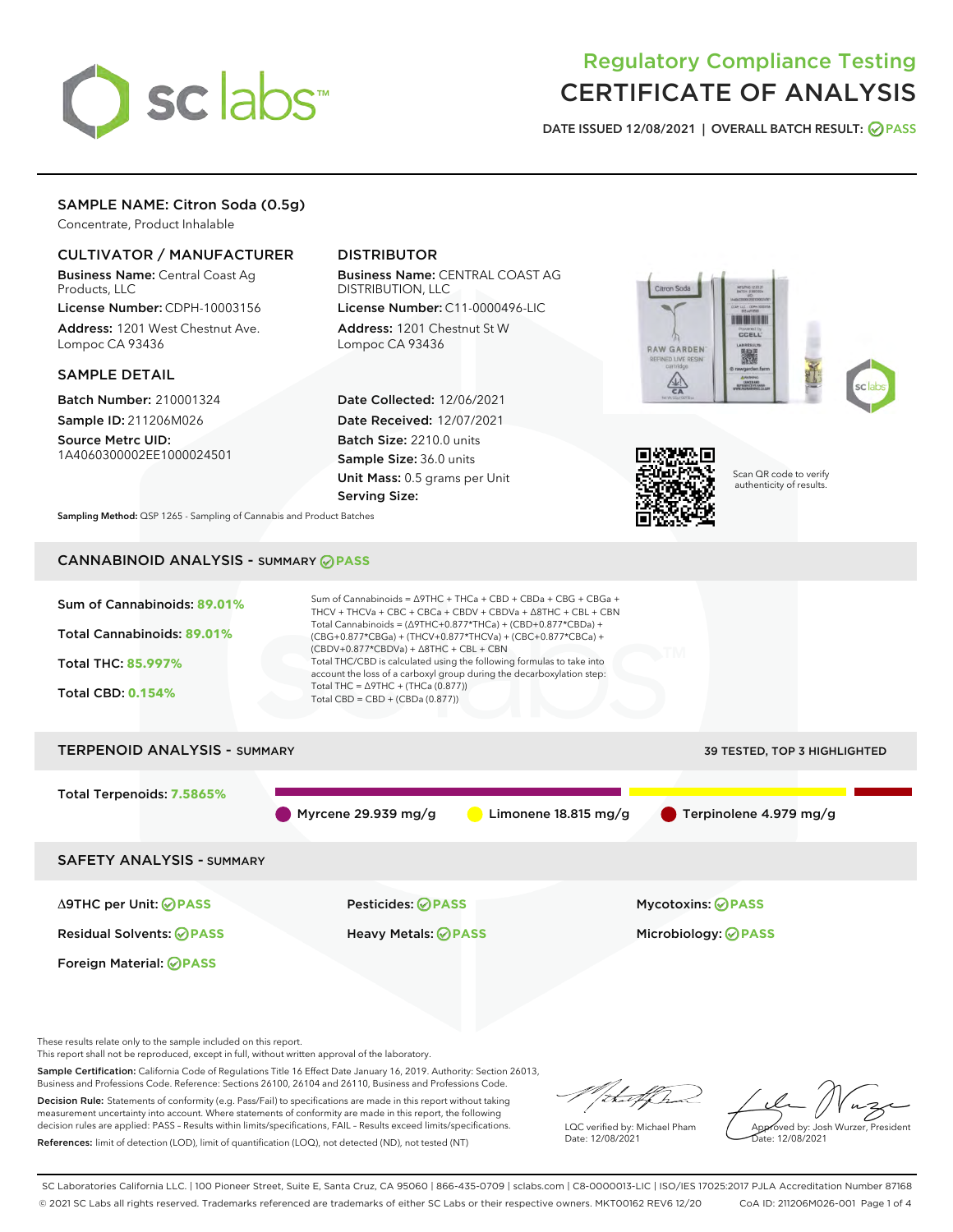



CITRON SODA (0.5G) | DATE ISSUED 12/08/2021 | OVERALL BATCH RESULT: @ PASS

#### CANNABINOID TEST RESULTS - 12/07/2021 2 PASS

Tested by high-performance liquid chromatography with diode-array detection (HPLC-DAD). **Method:** QSP 1157 - Analysis of Cannabinoids by HPLC-DAD

#### TOTAL CANNABINOIDS: **89.01%**

Total Cannabinoids (Total THC) + (Total CBD) + (Total CBG) + (Total THCV) + (Total CBC) + (Total CBDV) + ∆8THC + CBL + CBN

TOTAL THC: **85.997%** Total THC (∆9THC+0.877\*THCa)

TOTAL CBD: **0.154%**

Total CBD (CBD+0.877\*CBDa)

TOTAL CBG: 2.005% Total CBG (CBG+0.877\*CBGa)

TOTAL THCV: 0.41% Total THCV (THCV+0.877\*THCVa)

TOTAL CBC: 0.14% Total CBC (CBC+0.877\*CBCa)

TOTAL CBDV: ND Total CBDV (CBDV+0.877\*CBDVa)

| <b>COMPOUND</b>            | LOD/LOQ<br>(mg/g) | <b>MEASUREMENT</b><br><b>UNCERTAINTY</b><br>(mg/g) | <b>RESULT</b><br>(mg/g) | <b>RESULT</b><br>(%) |
|----------------------------|-------------------|----------------------------------------------------|-------------------------|----------------------|
| <b>A9THC</b>               | 0.06/0.26         | ±29.583                                            | 859.97                  | 85.997               |
| <b>CBG</b>                 | 0.06/0.19         | ±0.790                                             | 20.05                   | 2.005                |
| <b>THCV</b>                | 0.1/0.2           | ±0.20                                              | 4.1                     | 0.41                 |
| <b>CBN</b>                 | 0.1/0.3           | ±0.20                                              | 3.0                     | 0.30                 |
| <b>CBD</b>                 | 0.07/0.29         | ±0.071                                             | 1.54                    | 0.154                |
| <b>CBC</b>                 | 0.2 / 0.5         | ±0.04                                              | 1.4                     | 0.14                 |
| $\triangle$ 8THC           | 0.1/0.4           | N/A                                                | <b>ND</b>               | <b>ND</b>            |
| <b>THCa</b>                | 0.05/0.14         | N/A                                                | <b>ND</b>               | <b>ND</b>            |
| <b>THCVa</b>               | 0.07 / 0.20       | N/A                                                | <b>ND</b>               | <b>ND</b>            |
| <b>CBDa</b>                | 0.02/0.19         | N/A                                                | <b>ND</b>               | <b>ND</b>            |
| <b>CBDV</b>                | 0.04 / 0.15       | N/A                                                | <b>ND</b>               | <b>ND</b>            |
| <b>CBDVa</b>               | 0.03/0.53         | N/A                                                | <b>ND</b>               | <b>ND</b>            |
| <b>CBGa</b>                | 0.1/0.2           | N/A                                                | <b>ND</b>               | <b>ND</b>            |
| <b>CBL</b>                 | 0.06 / 0.24       | N/A                                                | <b>ND</b>               | <b>ND</b>            |
| <b>CBCa</b>                | 0.07 / 0.28       | N/A                                                | <b>ND</b>               | <b>ND</b>            |
| <b>SUM OF CANNABINOIDS</b> |                   |                                                    | 890.1 mg/g              | 89.01%               |

#### **UNIT MASS: 0.5 grams per Unit**

| ∆9THC per Unit                         | 1120 per-package limit | 429.98 mg/unit | <b>PASS</b> |
|----------------------------------------|------------------------|----------------|-------------|
| <b>Total THC per Unit</b>              |                        | 429.98 mg/unit |             |
| <b>CBD</b> per Unit                    |                        | $0.77$ mg/unit |             |
| <b>Total CBD per Unit</b>              |                        | $0.77$ mg/unit |             |
| <b>Sum of Cannabinoids</b><br>per Unit |                        | 445.0 mg/unit  |             |
| <b>Total Cannabinoids</b><br>per Unit  |                        | 445.0 mg/unit  |             |

| <b>COMPOUND</b>         | LOD/LOQ<br>(mg/g) | <b>MEASUREMEI</b><br><b>UNCERTAINTY</b><br>(mg/g) | <b>RESULT</b><br>(mg/g)                          | <b>RESULT</b><br>$(\%)$ |
|-------------------------|-------------------|---------------------------------------------------|--------------------------------------------------|-------------------------|
| <b>Myrcene</b>          | 0.008 / 0.025     | ±0.3862                                           | 29.939                                           | 2.9939                  |
| Limonene                | 0.005 / 0.016     | ±0.2691                                           | 18.815                                           | 1.8815                  |
| Terpinolene             | 0.008 / 0.026     | ±0.1021                                           | 4.979                                            | 0.4979                  |
| $\beta$ Caryophyllene   | 0.004 / 0.012     | ±0.1658                                           | 4.656                                            | 0.4656                  |
| $\alpha$ Pinene         | 0.005 / 0.017     | ±0.0397                                           | 4.615                                            | 0.4615                  |
| $\beta$ Pinene          | 0.004 / 0.014     | ±0.0484                                           | 4.211                                            | 0.4211                  |
| Linalool                | 0.009 / 0.032     | ±0.0611                                           | 1.608                                            | 0.1608                  |
| Ocimene                 | 0.011 / 0.038     | ±0.0420                                           | 1.309                                            | 0.1309                  |
| $\alpha$ Humulene       | 0.009/0.029       | ±0.0333                                           | 1.036                                            | 0.1036                  |
| Fenchol                 | 0.010 / 0.034     | ±0.0364                                           | 0.941                                            | 0.0941                  |
| Valencene               | 0.009 / 0.030     | ±0.0648                                           | 0.941                                            | 0.0941                  |
| <b>Terpineol</b>        | 0.016 / 0.055     | ±0.0448                                           | 0.729                                            | 0.0729                  |
| Camphene                | 0.005 / 0.015     | ±0.0042                                           | 0.361                                            | 0.0361                  |
| trans-ß-Farnesene       | 0.008 / 0.025     | ±0.0086                                           | 0.241                                            | 0.0241                  |
| $\alpha$ Phellandrene   | 0.006 / 0.020     | ±0.0029                                           | 0.212                                            | 0.0212                  |
| <b>Borneol</b>          | 0.005 / 0.016     | ±0.0077                                           | 0.183                                            | 0.0183                  |
| 3 Carene                | 0.005 / 0.018     | ±0.0025                                           | 0.176                                            | 0.0176                  |
| $\alpha$ Terpinene      | 0.005 / 0.017     | ±0.0024                                           | 0.161                                            | 0.0161                  |
| Citronellol             | 0.003 / 0.010     | ±0.0077                                           | 0.157                                            | 0.0157                  |
| Fenchone                | 0.009 / 0.028     | ±0.0033                                           | 0.112                                            | 0.0112                  |
| $\gamma$ Terpinene      | 0.006 / 0.018     | ±0.0019                                           | 0.110                                            | 0.0110                  |
| Guaiol                  | 0.009 / 0.030     | ±0.0046                                           | 0.097                                            | 0.0097                  |
| $\alpha$ Bisabolol      | 0.008 / 0.026     | ±0.0044                                           | 0.083                                            | 0.0083                  |
| Nerolidol               | 0.009 / 0.028     | ±0.0035                                           | 0.055                                            | 0.0055                  |
| Caryophyllene<br>Oxide  | 0.010 / 0.033     | ±0.0017                                           | 0.037                                            | 0.0037                  |
| Sabinene Hydrate        | 0.006 / 0.022     | ±0.0012                                           | 0.030                                            | 0.0030                  |
| Eucalyptol              | 0.006 / 0.018     | ±0.0007                                           | 0.027                                            | 0.0027                  |
| Sabinene                | 0.004 / 0.014     | ±0.0003                                           | 0.023                                            | 0.0023                  |
| p-Cymene                | 0.005 / 0.016     | ±0.0006                                           | 0.021                                            | 0.0021                  |
| Nerol                   | 0.003 / 0.011     | N/A                                               | <loq< th=""><th><math>&lt;</math>LOQ</th></loq<> | $<$ LOQ                 |
| (-)-Isopulegol          | 0.005 / 0.016     | N/A                                               | ND                                               | ND                      |
| Camphor                 | 0.006 / 0.019     | N/A                                               | <b>ND</b>                                        | ND                      |
| Isoborneol              | 0.004 / 0.012     | N/A                                               | ND                                               | ND                      |
| Menthol                 | 0.008 / 0.025     | N/A                                               | ND                                               | ND                      |
| R-(+)-Pulegone          | 0.003 / 0.011     | N/A                                               | ND                                               | <b>ND</b>               |
| Geraniol                | 0.002 / 0.007     | N/A                                               | ND                                               | ND                      |
| <b>Geranyl Acetate</b>  | 0.004 / 0.014     | N/A                                               | ND                                               | ND                      |
| $\alpha$ Cedrene        | 0.005 / 0.016     | N/A                                               | <b>ND</b>                                        | ND                      |
| Cedrol                  | 0.008 / 0.027     | N/A                                               | ND                                               | ND                      |
| <b>TOTAL TERPENOIDS</b> |                   |                                                   | 75.865 mg/g                                      | 7.5865%                 |

SC Laboratories California LLC. | 100 Pioneer Street, Suite E, Santa Cruz, CA 95060 | 866-435-0709 | sclabs.com | C8-0000013-LIC | ISO/IES 17025:2017 PJLA Accreditation Number 87168 © 2021 SC Labs all rights reserved. Trademarks referenced are trademarks of either SC Labs or their respective owners. MKT00162 REV6 12/20 CoA ID: 211206M026-001 Page 2 of 4

## TERPENOID TEST RESULTS - 12/08/2021

Terpene analysis utilizing gas chromatography-flame ionization detection (GC-FID). **Method:** QSP 1192 - Analysis of Terpenoids by GC-FID

MEASUREMENT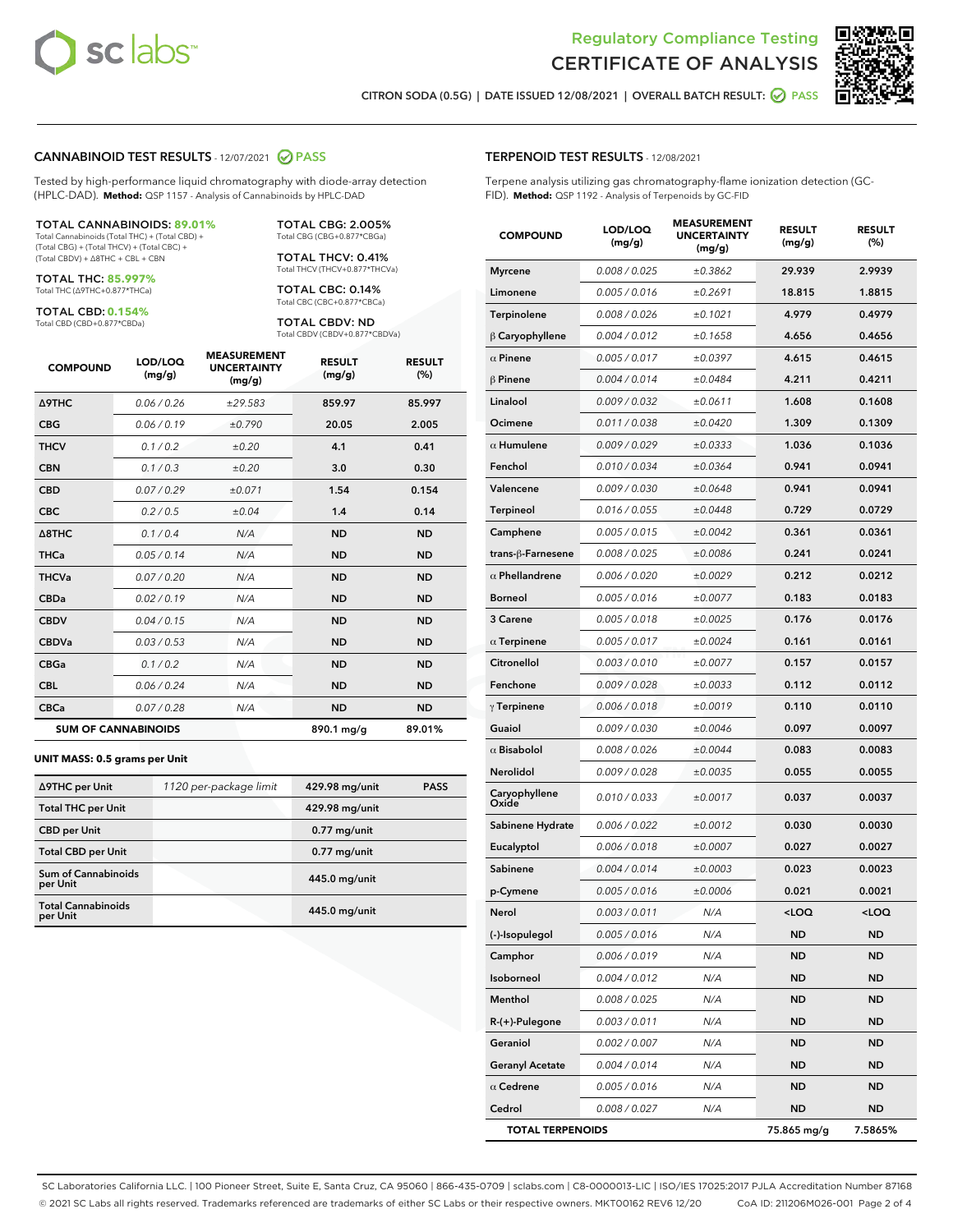



CITRON SODA (0.5G) | DATE ISSUED 12/08/2021 | OVERALL BATCH RESULT: ● PASS

## CATEGORY 1 PESTICIDE TEST RESULTS - 12/08/2021 2 PASS

Pesticide and plant growth regulator analysis utilizing high-performance liquid chromatography-mass spectrometry (HPLC-MS) or gas chromatography-mass spectrometry (GC-MS). \*GC-MS utilized where indicated. **Method:** QSP 1212 - Analysis of Pesticides and Mycotoxins by LC-MS or QSP 1213 - Analysis of Pesticides by GC-MS

| <b>COMPOUND</b>             | LOD/LOQ<br>$(\mu g/g)$ | <b>ACTION</b><br><b>LIMIT</b><br>$(\mu g/g)$ | <b>MEASUREMENT</b><br><b>UNCERTAINTY</b><br>$(\mu g/g)$ | <b>RESULT</b><br>$(\mu g/g)$ | <b>RESULT</b> |
|-----------------------------|------------------------|----------------------------------------------|---------------------------------------------------------|------------------------------|---------------|
| Aldicarb                    | 0.03/0.08              | $>$ LOD                                      | N/A                                                     | <b>ND</b>                    | <b>PASS</b>   |
| Carbofuran                  | 0.02 / 0.05            | $\ge$ LOD                                    | N/A                                                     | <b>ND</b>                    | <b>PASS</b>   |
| Chlordane*                  | 0.03/0.08              | $>$ LOD                                      | N/A                                                     | <b>ND</b>                    | <b>PASS</b>   |
| Chlorfenapyr*               | 0.03 / 0.10            | $\ge$ LOD                                    | N/A                                                     | <b>ND</b>                    | <b>PASS</b>   |
| Chlorpyrifos                | 0.02 / 0.06            | $\ge$ LOD                                    | N/A                                                     | <b>ND</b>                    | <b>PASS</b>   |
| Coumaphos                   | 0.02 / 0.07            | $\ge$ LOD                                    | N/A                                                     | <b>ND</b>                    | <b>PASS</b>   |
| Daminozide                  | 0.02 / 0.07            | $\ge$ LOD                                    | N/A                                                     | <b>ND</b>                    | <b>PASS</b>   |
| <b>DDVP</b><br>(Dichlorvos) | 0.03/0.09              | $\ge$ LOD                                    | N/A                                                     | <b>ND</b>                    | <b>PASS</b>   |
| <b>Dimethoate</b>           | 0.03/0.08              | $\ge$ LOD                                    | N/A                                                     | <b>ND</b>                    | <b>PASS</b>   |
| Ethoprop(hos)               | 0.03/0.10              | $\ge$ LOD                                    | N/A                                                     | <b>ND</b>                    | <b>PASS</b>   |
| Etofenprox                  | 0.02 / 0.06            | $\ge$ LOD                                    | N/A                                                     | <b>ND</b>                    | <b>PASS</b>   |
| Fenoxycarb                  | 0.03 / 0.08            | $\ge$ LOD                                    | N/A                                                     | <b>ND</b>                    | <b>PASS</b>   |
| Fipronil                    | 0.03/0.08              | $>$ LOD                                      | N/A                                                     | <b>ND</b>                    | <b>PASS</b>   |
| Imazalil                    | 0.02 / 0.06            | $\ge$ LOD                                    | N/A                                                     | <b>ND</b>                    | <b>PASS</b>   |
| Methiocarb                  | 0.02 / 0.07            | $\ge$ LOD                                    | N/A                                                     | <b>ND</b>                    | <b>PASS</b>   |
| Methyl<br>parathion         | 0.03/0.10              | $\ge$ LOD                                    | N/A                                                     | <b>ND</b>                    | <b>PASS</b>   |
| <b>Mevinphos</b>            | 0.03/0.09              | $\ge$ LOD                                    | N/A                                                     | <b>ND</b>                    | <b>PASS</b>   |
| Paclobutrazol               | 0.02 / 0.05            | $>$ LOD                                      | N/A                                                     | <b>ND</b>                    | <b>PASS</b>   |
| Propoxur                    | 0.03/0.09              | $\ge$ LOD                                    | N/A                                                     | <b>ND</b>                    | <b>PASS</b>   |
| Spiroxamine                 | 0.03 / 0.08            | $\ge$ LOD                                    | N/A                                                     | <b>ND</b>                    | <b>PASS</b>   |
| Thiacloprid                 | 0.03/0.10              | $\ge$ LOD                                    | N/A                                                     | <b>ND</b>                    | <b>PASS</b>   |
|                             |                        |                                              |                                                         |                              |               |

#### CATEGORY 2 PESTICIDE TEST RESULTS - 12/08/2021 @ PASS

| <b>COMPOUND</b>          | LOD/LOQ<br>$(\mu g/g)$ | <b>ACTION</b><br><b>LIMIT</b><br>$(\mu g/g)$ | <b>MEASUREMENT</b><br><b>UNCERTAINTY</b><br>$(\mu g/g)$ | <b>RESULT</b><br>$(\mu g/g)$ | <b>RESULT</b> |
|--------------------------|------------------------|----------------------------------------------|---------------------------------------------------------|------------------------------|---------------|
| Abamectin                | 0.03/0.10              | 0.1                                          | N/A                                                     | <b>ND</b>                    | <b>PASS</b>   |
| Acephate                 | 0.02/0.07              | 0.1                                          | N/A                                                     | <b>ND</b>                    | <b>PASS</b>   |
| Acequinocyl              | 0.02/0.07              | 0.1                                          | N/A                                                     | <b>ND</b>                    | <b>PASS</b>   |
| Acetamiprid              | 0.02/0.05              | 0.1                                          | N/A                                                     | <b>ND</b>                    | <b>PASS</b>   |
| Azoxystrobin             | 0 02 / 0 07            | 0.1                                          | N/A                                                     | <b>ND</b>                    | <b>PASS</b>   |
| <b>Bifenazate</b>        | 0.01/0.04              | 0.1                                          | N/A                                                     | <b>ND</b>                    | <b>PASS</b>   |
| <b>Bifenthrin</b>        | 0.02 / 0.05            | 3                                            | N/A                                                     | <b>ND</b>                    | <b>PASS</b>   |
| <b>Boscalid</b>          | 0.03/0.09              | 0.1                                          | N/A                                                     | <b>ND</b>                    | <b>PASS</b>   |
| Captan                   | 0.19/0.57              | 0.7                                          | N/A                                                     | <b>ND</b>                    | <b>PASS</b>   |
| Carbaryl                 | 0.02/0.06              | 0.5                                          | N/A                                                     | <b>ND</b>                    | <b>PASS</b>   |
| Chlorantranilip-<br>role | 0.04/0.12              | 10                                           | N/A                                                     | <b>ND</b>                    | <b>PASS</b>   |
| Clofentezine             | 0.03/0.09              | 0.1                                          | N/A                                                     | <b>ND</b>                    | <b>PASS</b>   |

## CATEGORY 2 PESTICIDE TEST RESULTS - 12/08/2021 continued

| <b>COMPOUND</b>               | LOD/LOQ<br>(µg/g) | <b>ACTION</b><br><b>LIMIT</b><br>$(\mu g/g)$ | <b>MEASUREMENT</b><br><b>UNCERTAINTY</b><br>$(\mu g/g)$ | <b>RESULT</b><br>(µg/g) | <b>RESULT</b> |
|-------------------------------|-------------------|----------------------------------------------|---------------------------------------------------------|-------------------------|---------------|
| Cyfluthrin                    | 0.12 / 0.38       | $\overline{c}$                               | N/A                                                     | ND                      | <b>PASS</b>   |
| Cypermethrin                  | 0.11 / 0.32       | 1                                            | N/A                                                     | ND                      | <b>PASS</b>   |
| Diazinon                      | 0.02 / 0.05       | 0.1                                          | N/A                                                     | <b>ND</b>               | <b>PASS</b>   |
| Dimethomorph                  | 0.03 / 0.09       | 2                                            | N/A                                                     | ND                      | <b>PASS</b>   |
| Etoxazole                     | 0.02 / 0.06       | 0.1                                          | N/A                                                     | ND                      | <b>PASS</b>   |
| Fenhexamid                    | 0.03 / 0.09       | 0.1                                          | N/A                                                     | <b>ND</b>               | <b>PASS</b>   |
| Fenpyroximate                 | 0.02 / 0.06       | 0.1                                          | N/A                                                     | ND                      | <b>PASS</b>   |
| Flonicamid                    | 0.03 / 0.10       | 0.1                                          | N/A                                                     | ND                      | <b>PASS</b>   |
| Fludioxonil                   | 0.03 / 0.10       | 0.1                                          | N/A                                                     | <b>ND</b>               | <b>PASS</b>   |
| Hexythiazox                   | 0.02 / 0.07       | 0.1                                          | N/A                                                     | <b>ND</b>               | <b>PASS</b>   |
| Imidacloprid                  | 0.04 / 0.11       | 5                                            | N/A                                                     | ND                      | <b>PASS</b>   |
| Kresoxim-methyl               | 0.02 / 0.07       | 0.1                                          | N/A                                                     | <b>ND</b>               | <b>PASS</b>   |
| Malathion                     | 0.03 / 0.09       | 0.5                                          | N/A                                                     | ND                      | <b>PASS</b>   |
| Metalaxyl                     | 0.02 / 0.07       | $\overline{c}$                               | N/A                                                     | ND                      | PASS          |
| Methomyl                      | 0.03 / 0.10       | 1                                            | N/A                                                     | <b>ND</b>               | <b>PASS</b>   |
| Myclobutanil                  | 0.03 / 0.09       | 0.1                                          | N/A                                                     | ND                      | <b>PASS</b>   |
| Naled                         | 0.02 / 0.07       | 0.1                                          | N/A                                                     | ND                      | <b>PASS</b>   |
| Oxamyl                        | 0.04 / 0.11       | 0.5                                          | N/A                                                     | ND                      | <b>PASS</b>   |
| Pentachloronitro-<br>benzene* | 0.03 / 0.09       | 0.1                                          | N/A                                                     | ND                      | <b>PASS</b>   |
| Permethrin                    | 0.04 / 0.12       | 0.5                                          | N/A                                                     | <b>ND</b>               | <b>PASS</b>   |
| Phosmet                       | 0.03 / 0.10       | 0.1                                          | N/A                                                     | ND                      | <b>PASS</b>   |
| Piperonylbu-<br>toxide        | 0.02 / 0.07       | 3                                            | N/A                                                     | ND                      | <b>PASS</b>   |
| Prallethrin                   | 0.03 / 0.08       | 0.1                                          | N/A                                                     | ND                      | <b>PASS</b>   |
| Propiconazole                 | 0.02 / 0.07       | 0.1                                          | N/A                                                     | ND                      | <b>PASS</b>   |
| Pyrethrins                    | 0.04 / 0.12       | 0.5                                          | N/A                                                     | <b>ND</b>               | <b>PASS</b>   |
| Pyridaben                     | 0.02 / 0.07       | 0.1                                          | N/A                                                     | ND                      | <b>PASS</b>   |
| Spinetoram                    | 0.02 / 0.07       | 0.1                                          | N/A                                                     | ND                      | PASS          |
| Spinosad                      | 0.02 / 0.07       | 0.1                                          | N/A                                                     | <b>ND</b>               | <b>PASS</b>   |
| Spiromesifen                  | 0.02 / 0.05       | 0.1                                          | N/A                                                     | ND                      | <b>PASS</b>   |
| Spirotetramat                 | 0.02 / 0.06       | 0.1                                          | N/A                                                     | ND                      | <b>PASS</b>   |
| Tebuconazole                  | 0.02 / 0.07       | 0.1                                          | N/A                                                     | ND                      | <b>PASS</b>   |
| Thiamethoxam                  | 0.03 / 0.10       | 5                                            | N/A                                                     | ND                      | <b>PASS</b>   |
| Trifloxystrobin               | 0.03 / 0.08       | 0.1                                          | N/A                                                     | <b>ND</b>               | <b>PASS</b>   |

SC Laboratories California LLC. | 100 Pioneer Street, Suite E, Santa Cruz, CA 95060 | 866-435-0709 | sclabs.com | C8-0000013-LIC | ISO/IES 17025:2017 PJLA Accreditation Number 87168 © 2021 SC Labs all rights reserved. Trademarks referenced are trademarks of either SC Labs or their respective owners. MKT00162 REV6 12/20 CoA ID: 211206M026-001 Page 3 of 4